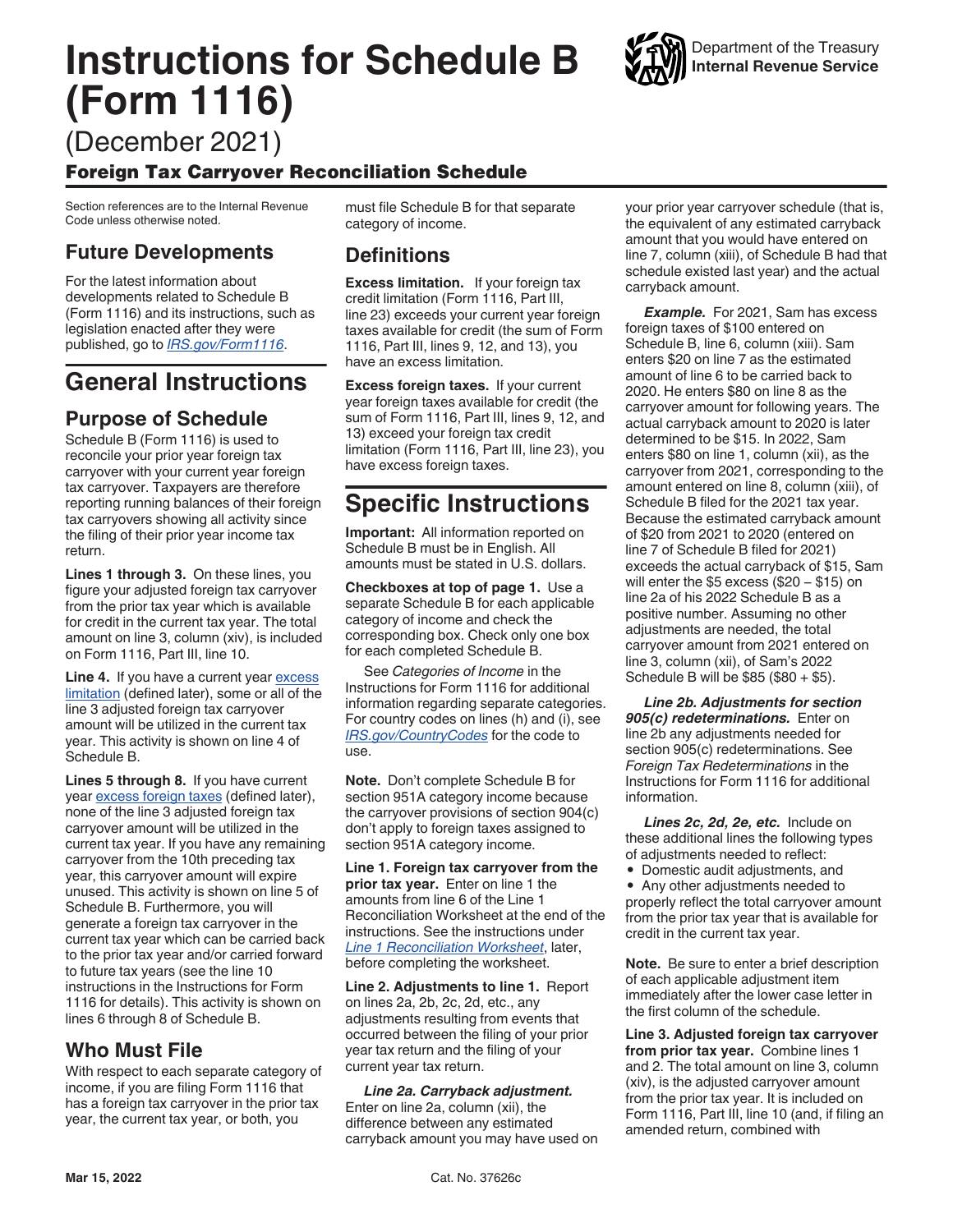<span id="page-1-0"></span>carrybacks into the current tax year) to determine the total amount of foreign taxes that are available for credit in the current tax year.

**Line 4. Foreign tax carryover used in current tax year.** With respect to a given separate limitation, line 4 is completed only if you have a current year [excess](#page-0-0) [limitation](#page-0-0) (defined earlier).

Enter in each column the foreign tax carryover utilized in the current tax year. Starting with column (i), the amount to be entered on line 4 of a given column will be the amount on line 3 of that column, but only to the extent that it doesn't exceed:

• The amount of the current year [excess](#page-0-0) [limitation](#page-0-0) (defined earlier), less • The sum of all amounts entered in all previous columns of line 4.

**Example.** For the current tax year, Bob has an excess limitation of \$250. The amount on line 3, column (i), is \$80. The amount on line 3, column (ii), is \$60. The amount on line 3, column (iii), is \$130. The amount on line 3 of all subsequent columns is irrelevant for purposes of this example. Bob enters \$80 on line 4, column (i); \$60 on line 4, column (ii); \$110 on line 4, column (iii); the \$250 subtotal on line 4, column (vii); the \$250 subtotal on line 4, column (viii); and the \$250 total on line 4, column (xiv).



*The line 4, column (xiv), total can't exceed the amount of the current*  **exceed the amount of**<br>**caution** year excess limitation.

**Line 5. Foreign tax carryover expired unused in current tax year.** Line 5 is completed only with respect to the 10th preceding tax year (and the "Subtotal" and "Totals" columns). For the 10th preceding tax year (column (i)), combine lines 3 and 4 and enter the result on line 5, column (i).

**Line 6. Foreign tax carryover generated in current tax year.** With respect to a given separate limitation, line 6 is completed only if you have current year

[excess foreign taxes](#page-0-0) (defined under

*Definitions,* earlier). Enter in column (xiii) (the current tax year column) the amount of your unused foreign tax for the current tax year (that is, the amount by which the sum of Form 1116, Part III, lines 9, 12, and 13, exceeds the amount on Form 1116, Part III, line 23). Also enter the same amount in the "Totals" column (column (xiv)).

**Line 7. Actual or estimated amount of line 6 to be carried back to the prior tax year.** Enter the amount of line 6 carried back to the first preceding tax year. If, at the time you file your current year income tax return, the actual amount isn't available, an estimated or tentative amount may be entered on line 7. If an estimated amount is entered on line 7 and this amount differs from the actual carryback amount, the difference will be entered on line 2a of your subsequent year Schedule B.

**Note.** In order to carry back amounts to the first preceding tax year, that first preceding tax year must be an excess [limitation](#page-0-0) year (as defined earlier under *Definitions*).

**Note.** When this line 7 carryback amount is subtracted from line 6, the difference is the amount of the foreign tax carryover generated in the current tax year which will be carried forward to your subsequent tax year.

#### **Line 1 Reconciliation Worksheet**

Use the worksheet at the end of the instructions to figure the amounts to be entered on line 1 of your Schedule B.

**Lines 2 through 5.** Use the instructions for lines 4 through 7 of Schedule B earlier to complete lines 2 through 5, respectively, of the Line 1 Reconciliation Worksheet.

#### **Additional Information**

For more information, see section 904(c), Regulations section 1.904-2, and Temporary Regulations section 1.904-2T.

## **Paperwork Reduction Act Notice.**

We ask for the information on Schedule B to carry out the Internal Revenue laws of the United States. You're required to give us the information. We need it to ensure that you're complying with these laws and to allow us to figure and collect the right amount of tax.

You're not required to provide the information requested on a form that is subject to the Paperwork Reduction Act unless the form displays a valid OMB control number. Books or records relating to a form or its instructions must be retained as long as their contents may become material in the administration of any Internal Revenue law. Generally, tax returns and return information are confidential, as required by section 6103.

The time needed to complete and file Schedule B will vary depending on individual circumstances. The estimated burden for individual taxpayers filing this form is approved under OMB control number 1545-0074 and is included in the estimates shown in the instructions for their individual income tax return. The estimated burden for all other taxpayers who file this form is: **Recordkeeping,** 14 min.; **Learning about the law or the form,** 7 min.; **Preparing the form,** 7 min.

If you have comments concerning the accuracy of these time estimates or suggestions for making this form simpler, we would be happy to hear from you. You can write to the IRS at the address listed in the instructions of the tax return with which this form is filed.